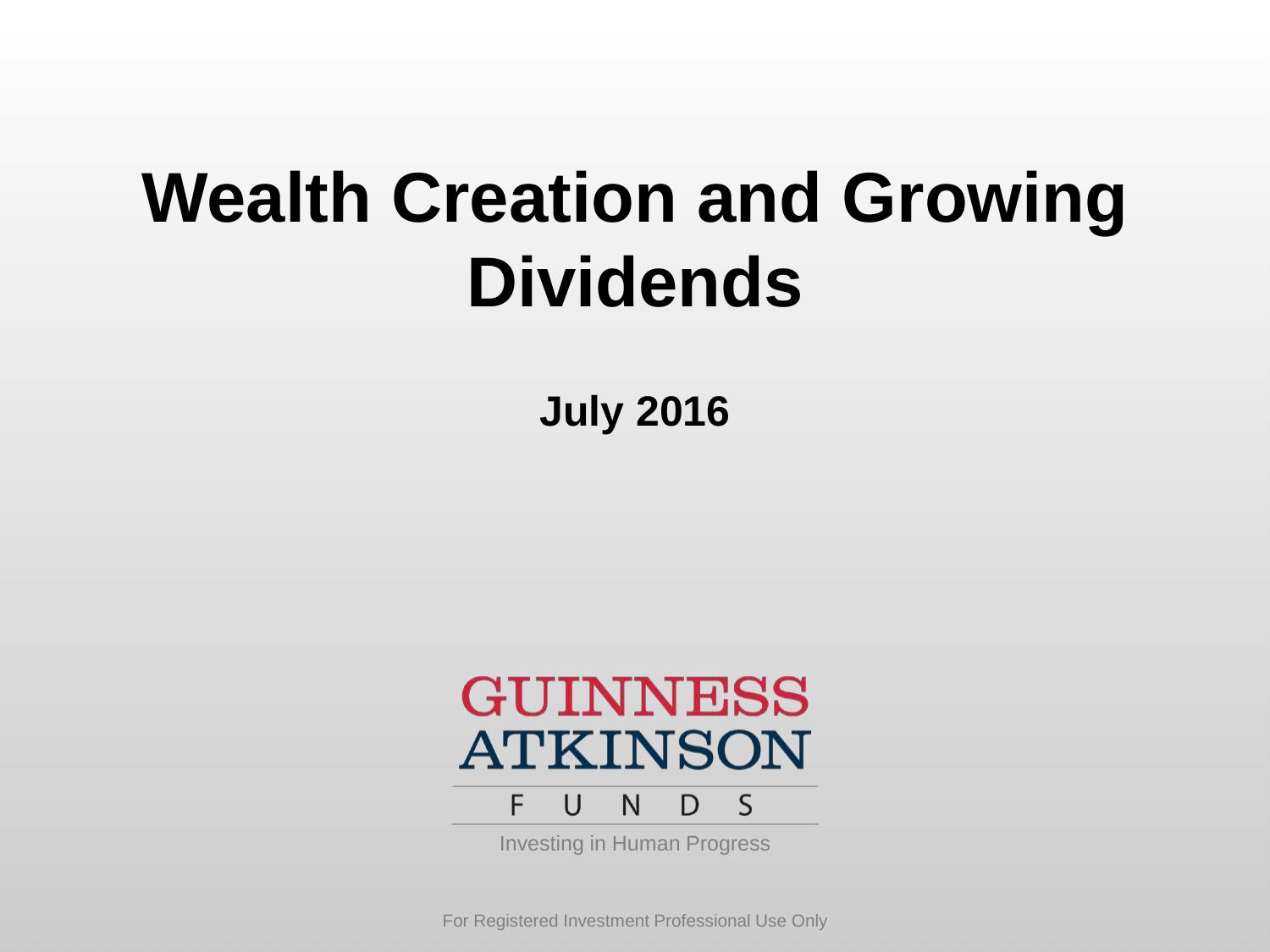## Fund manager biographies



#### **Matthew Page, CFA**

- Portfolio manager of strategy since 2010
- Joined Guinness Atkinson Asset Management in September 2005
- CFA Charterholder
- Previous to Guinness Atkinson, worked for Goldman Sachs as an analyst in Fixed Income Currencies and Commodities (FICC)
- Graduated from University of Oxford, with a Masters degree in Physics in 2004



#### **Dr Ian Mortimer, CFA**

- Portfolio manager of strategy since 2010
- Joined Guinness Atkinson Asset Management in December 2006
- CFA Charterholder
- Graduated from University of Oxford, with a D.Phil. in Physics in 2006
- Graduated from University College London, University of London, with a First Class Honors Masters degree in Physics in 2003

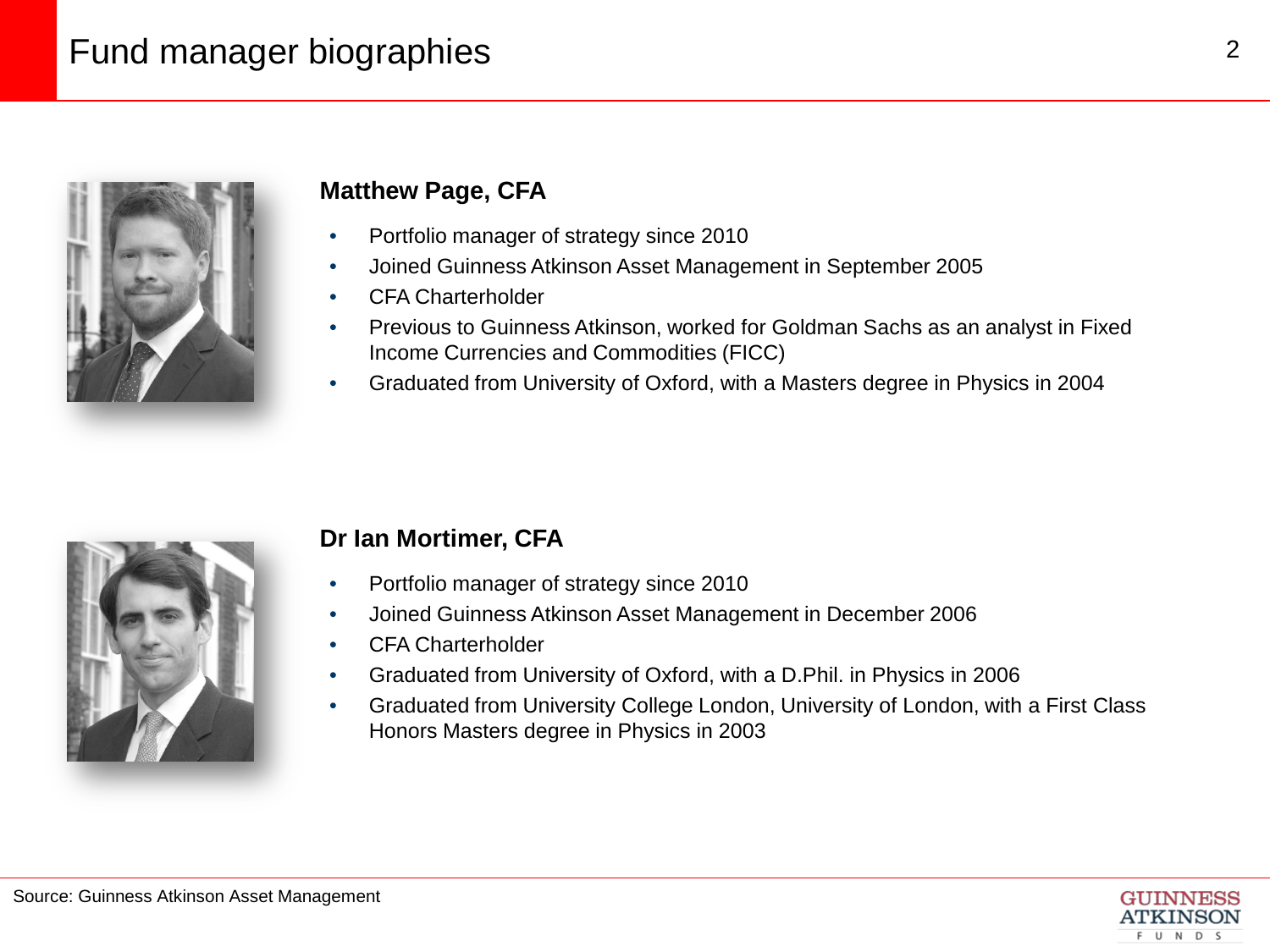- **They are regulated with low growth opportunities**
- They are engineered to pay dividends, e.g. MLPs
- **The business is low quality: poor return on capital, high leverage, poor growth** potential
- **High risk of a dividend cut**



3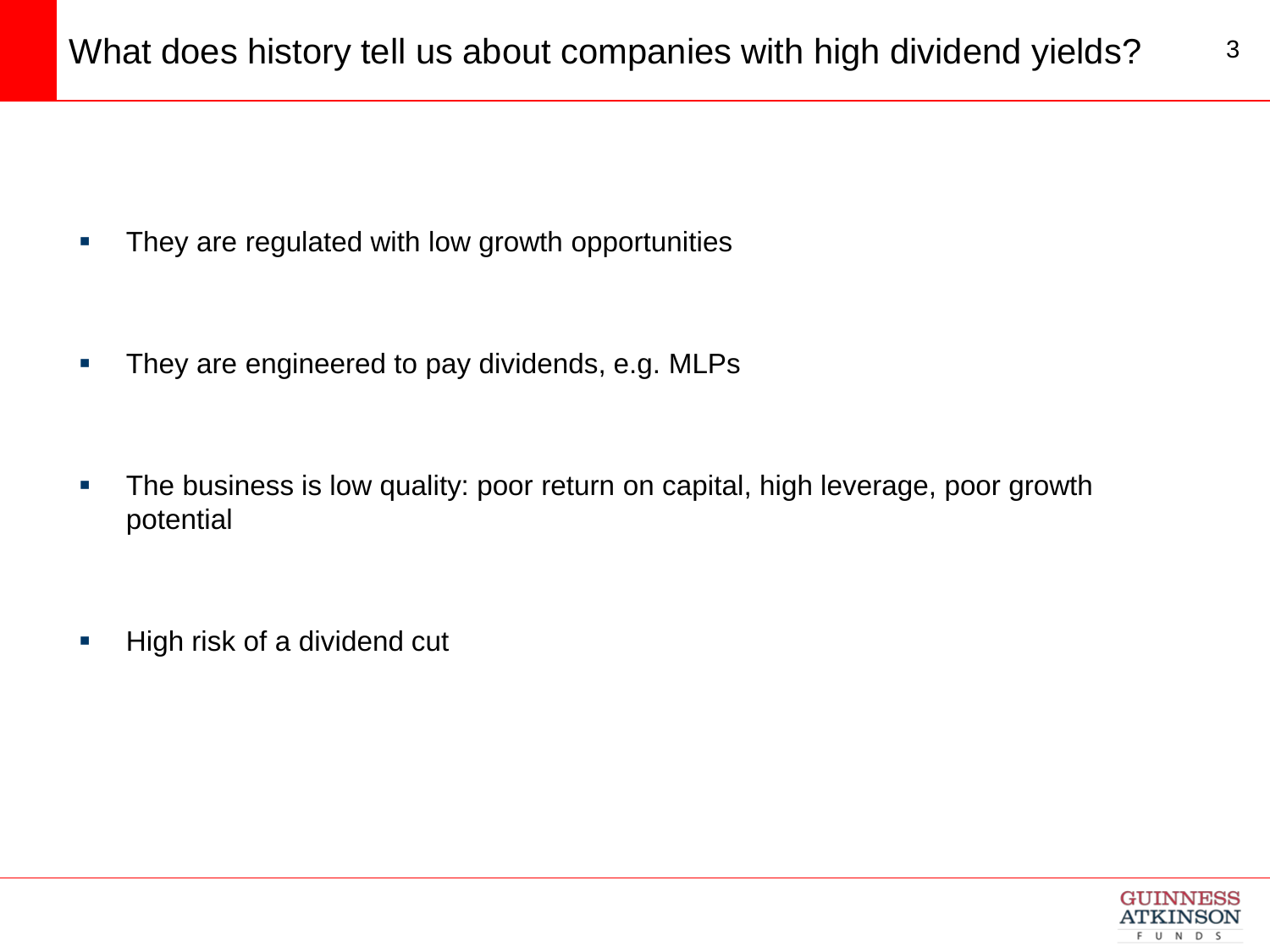

Comparing forecast and realized dividend yields since 1995

Source: SG Cross Asset Research/Equity Quant, FTSE, I/B/E/S, FactSet

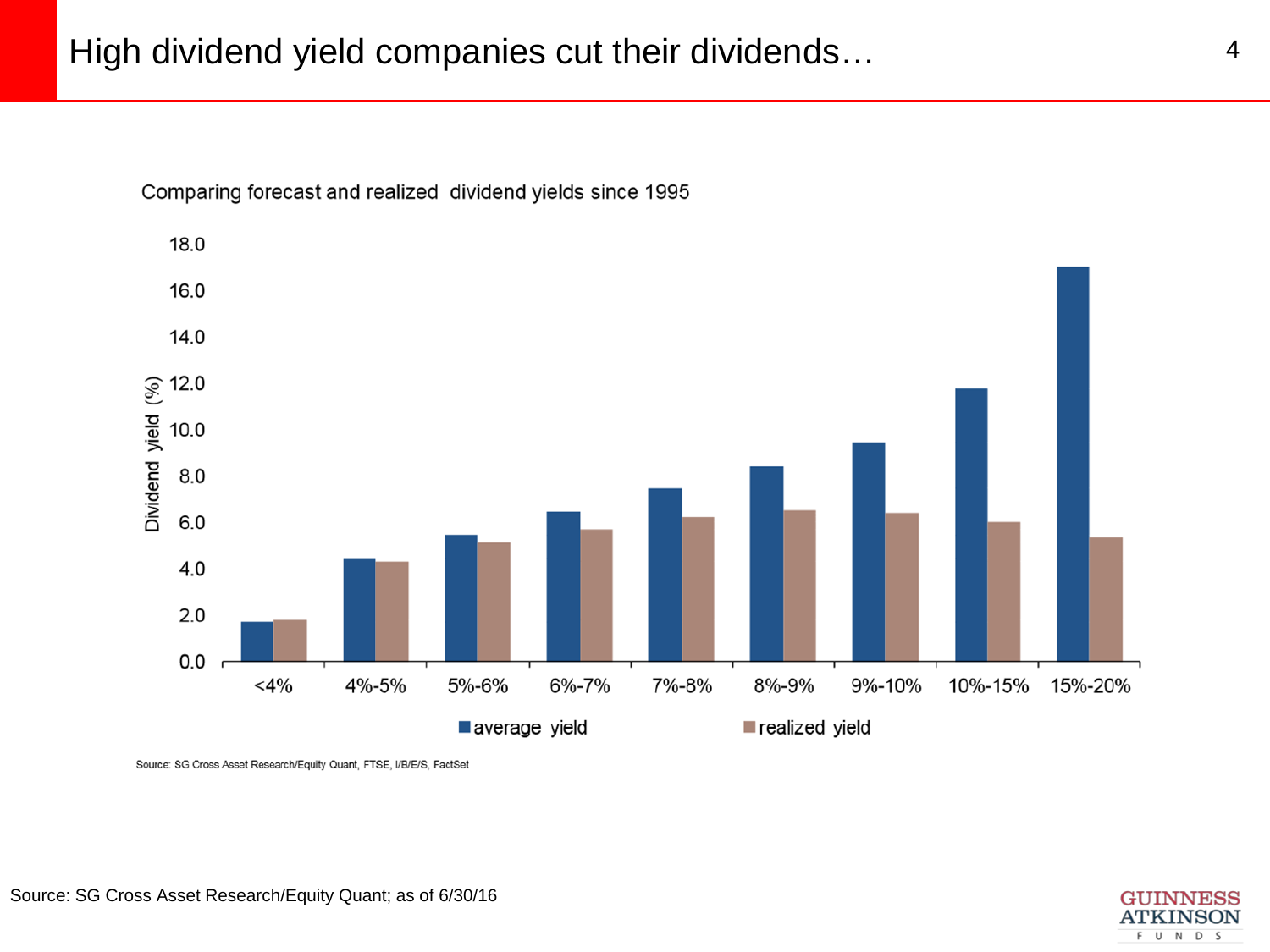

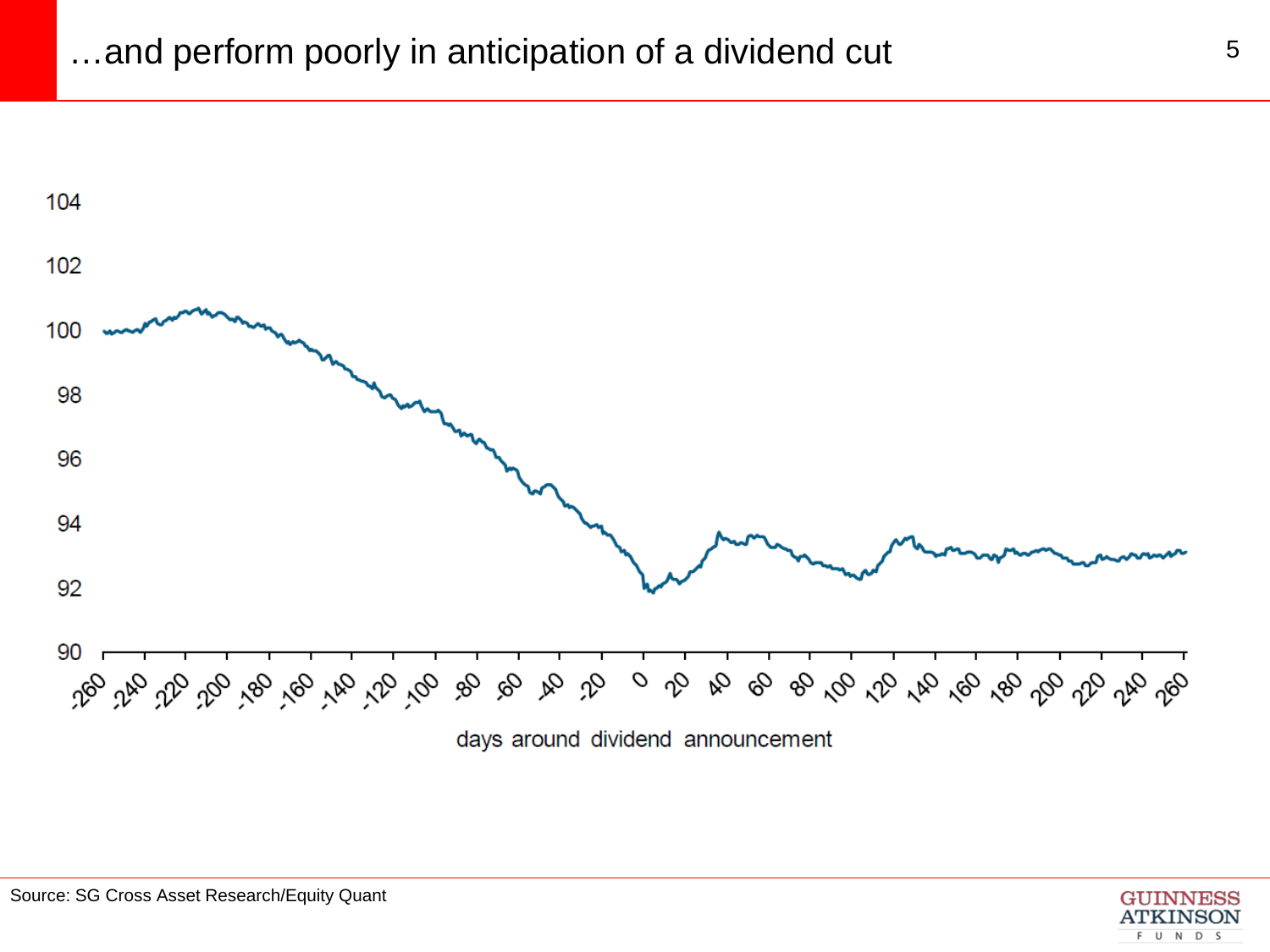

CFROI = Cash Flow Return on Investment

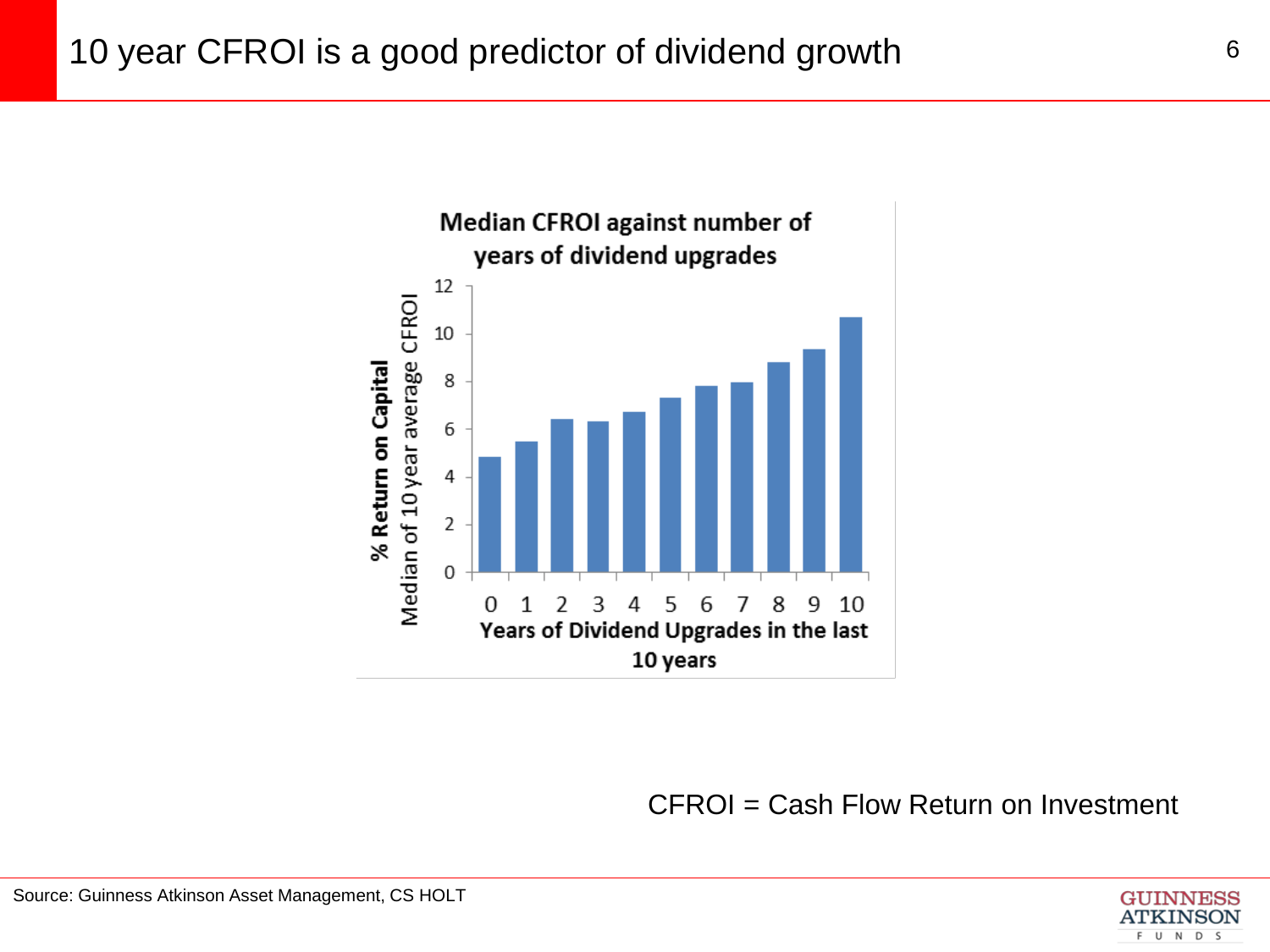

 $CFROI = Cash flow return on investment$ 

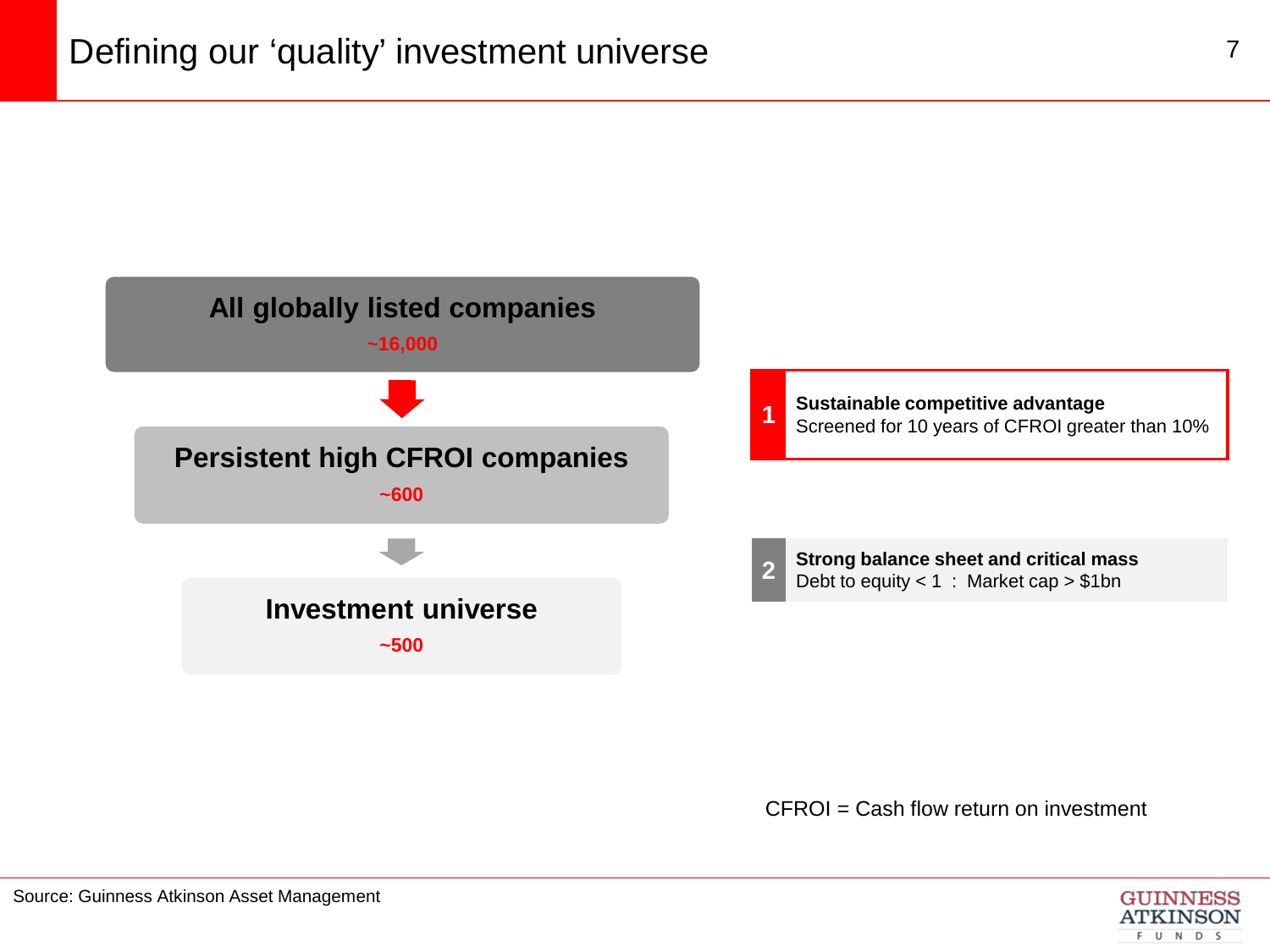### Dividend Builder strategy and the strategy of the strategy of  $\frac{8}{3}$

- **Global equity income fund focussing on companies with persistent high return on capital**
- The Fund seeks:
	- Quality companies at attractive valuations
	- Highly disciplined, systematic approach
	- Focussed portfolio of best ideas
	- High active share
	- Mid and large cap.
	- Buy and hold low turnover
	- Dividend growth, not high yield

| <b>Benchmark</b>           | <b>MSCI World</b> |
|----------------------------|-------------------|
| <b>Number of positions</b> | 35                |
| <b>Position size</b>       | 3%                |
| Market cap. range          | > \$1bn           |
| Av. holding period         | 3-5 years         |
| <b>Cash range</b>          | $1 - 3%$          |
| <b>Distributions</b>       | Quarterly         |

• Objective: The Fund seeks a moderate level of current income and consistent dividend growth at a rate that exceeds inflation.

| AUM** in strategy: \$215M      | $\bullet$ Fund ticker: | <b>GAINX</b>                                  |
|--------------------------------|------------------------|-----------------------------------------------|
| Strategy inception: 12.31.2010 | • Fund inception:      | 3.30.2012                                     |
|                                |                        | Expense ratio*: $0.68\%$ (net), 1.77% (gross) |

\*The Advisor has contractually agreed to reduce its fees and/or pay Fund expenses (excluding Acquired Fund Fees and Expenses, interest, taxes, dividends on short positions and extraordinary expenses) in order to limit the Fund's Total Annual Operating Expenses to 0.68% through June 30, 2017.

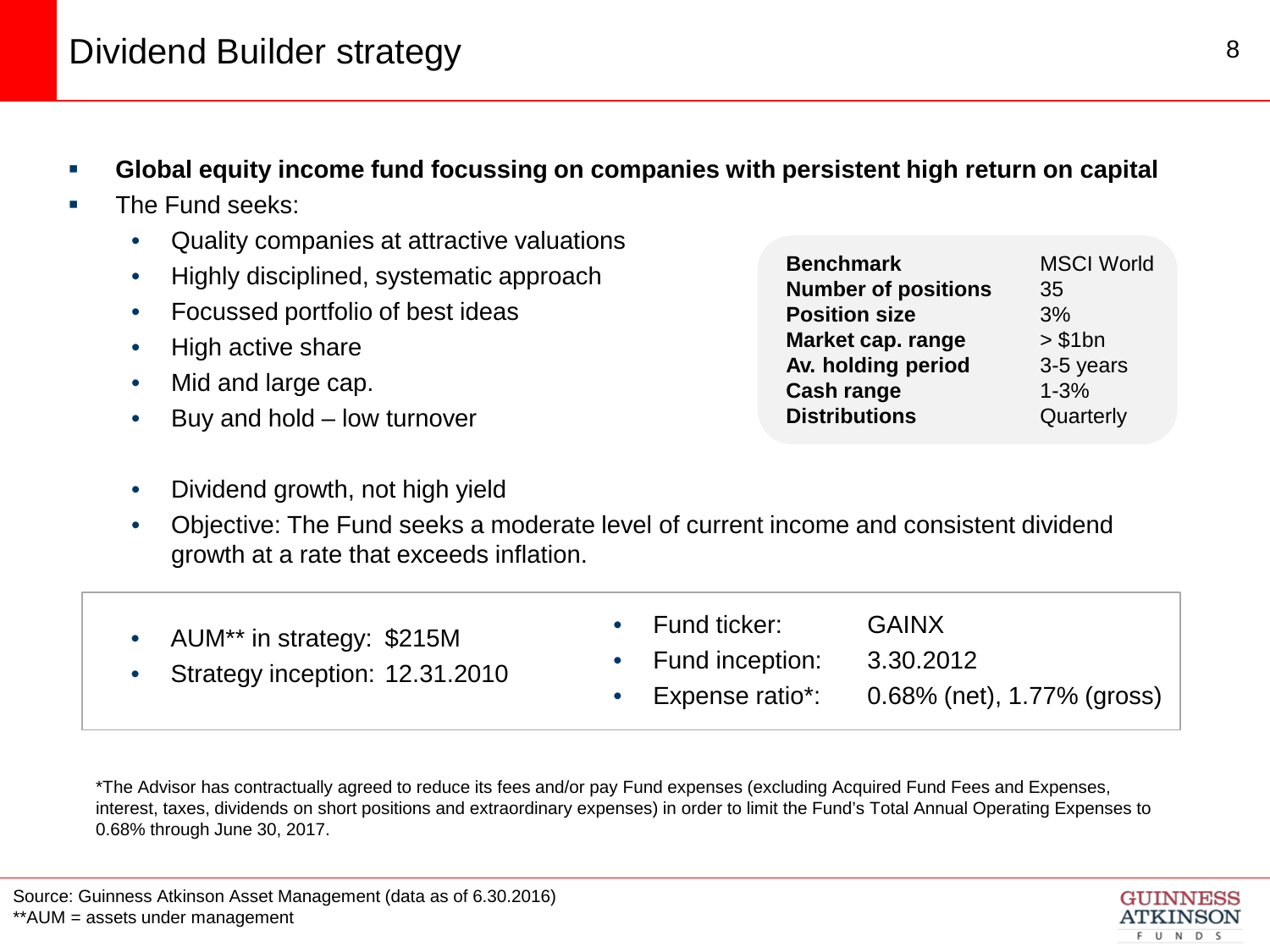

**We seek a concentrated portfolio of good quality companies, at attractive valuations, with a moderate dividend yield and good potential for dividend growth**

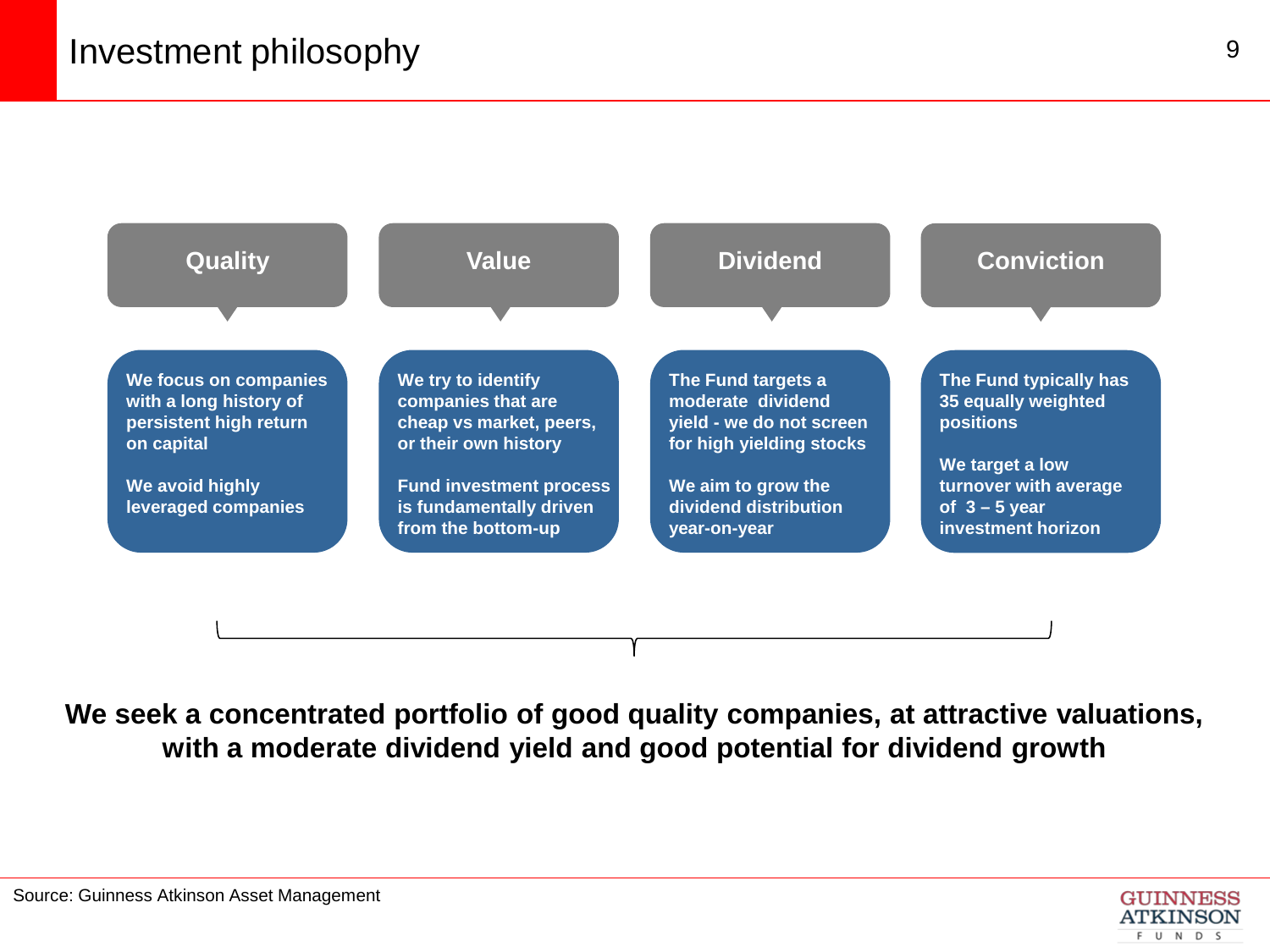

**Prioritization / Idea generation** Business strength, Valuation, Dividend

**Fundamental analysis** Proprietary modelling, Assessment of return potential, Risk analysis, Competitive advantage, Market sentiment

**Reject**

Weak business, poor allocator of capital, industry in decline, unsustainable dividend

**Portfolio addition** Discount to intrinsic value, sustainable dividend, better risk/return than a current holding

**Watch list** Like the business, don't like the valuation

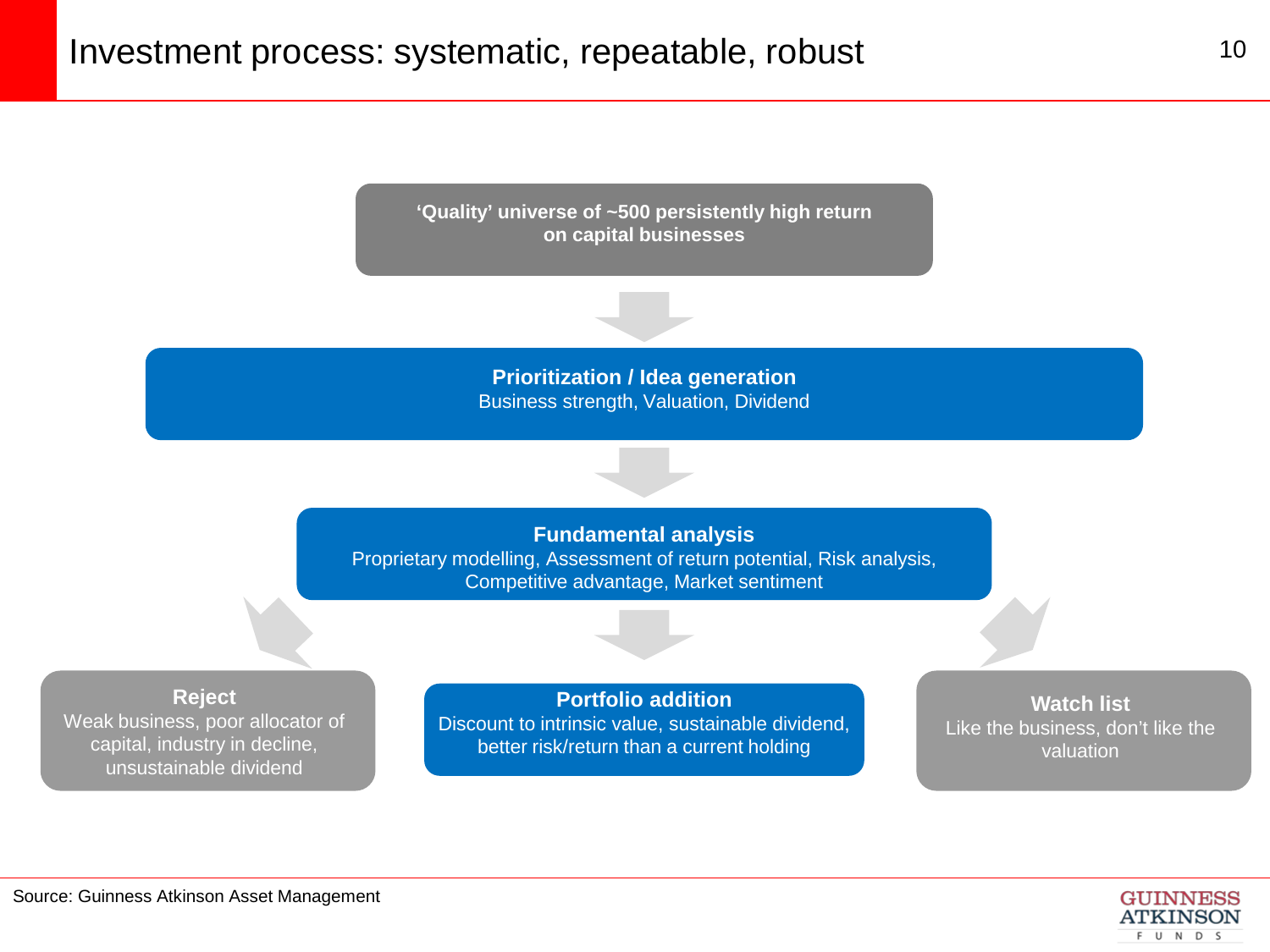|                         | Q2 2016 | Q1 2016  | <b>YTD</b> | 1 year   | 3 years<br>annualized | <b>Since</b><br>inception**<br>annualized |
|-------------------------|---------|----------|------------|----------|-----------------------|-------------------------------------------|
| Dividend Builder Fund*  | 1.40%   | 3.05%    | 4.84%      | 1.06%    | 6.78%                 | 9.05%                                     |
| <b>MSCI World Index</b> | 0.91%   | $-0.18%$ | 1.02%      | $-2.16%$ | 7.58%                 | 8.48%                                     |

\* The expense ratio is 1.77% (gross), 0.68% (net) \*\* Inception on 3.30.2012

| 30 Day SEC Yield          |                                                                                              |  |
|---------------------------|----------------------------------------------------------------------------------------------|--|
| Subsidized                | 2.96%                                                                                        |  |
| Unsubsidized              | 2.02%                                                                                        |  |
| <b>Distribution Yield</b> | 3.14%                                                                                        |  |
|                           | (The gross dividend viold for the meet recent 12 menth period. It is calculated using gross) |  |

(The gross dividend yield for the most recent 12 month period. It is calculated using gross dividends divided by last price)

*Performance data quoted represents past performance and does not guarantee future results. The investment return and principal value of an investment will fluctuate so that an investor's shares, when redeemed, may be worth more or less than their original cost. Current performance of the Funds may be lower or higher than the performance quoted. Total returns reflect a fee waiver in effect and in the absence of this waiver, the total returns would be lower. For performance current to the most recent month end please visit [www.gafunds.com](http://www.gafunds.com/).* 

\*The Advisor has contractually agreed to reduce its fees and/or pay Fund expenses (excluding Acquired Fund Fees and Expenses, interest, taxes, dividends on short positions and extraordinary expenses) in order to limit the Fund's Total Annual Operating Expenses to 0.68% through June 30, 2017.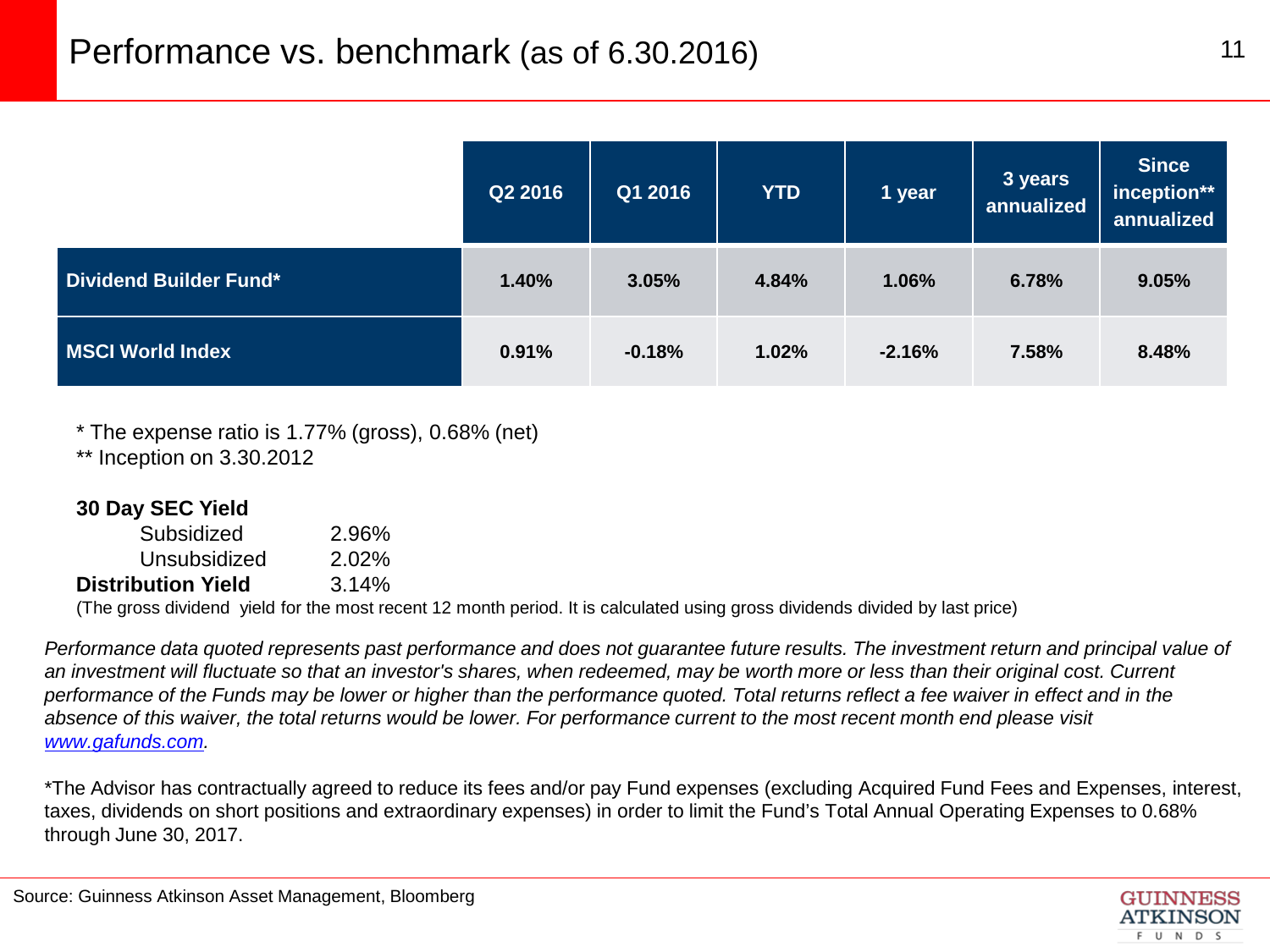



*Performance data quoted represents past performance and does not guarantee future results. The investment return and principal value of an investment will fluctuate so that an investor's shares, when redeemed, may be worth more or less than their original cost. Current performance of the Funds may be lower or higher than the performance quoted. Expense ratio 0.68% (net) 1.77% (gross)*

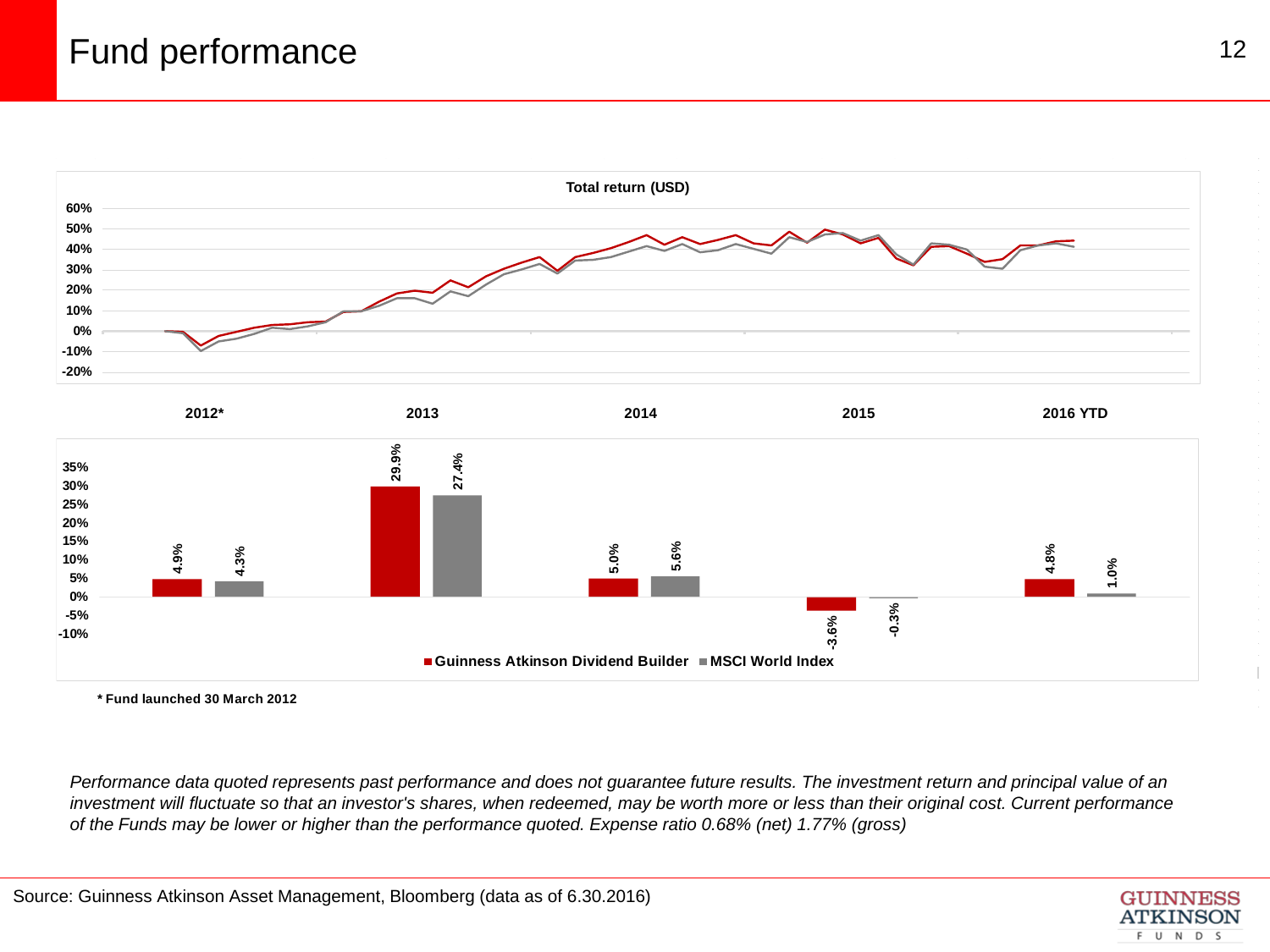|                          | <b>Total return</b> |
|--------------------------|---------------------|
| Largan Precision         | 18.0%               |
| Aflac                    | $15.0\%$            |
| <b>Royal Dutch Shell</b> | 14.6%               |
| Johnson & Johnson        | 12.9%               |
| Sonic Healthcare         | 11.4%               |

#### **Top 5 performing stocks Bottom 5 performing stocks**

| <b>Total return</b> |                      | <b>Total return</b> |
|---------------------|----------------------|---------------------|
| 18.0%               | Li & Fung            | $-15.6%$            |
| 15.0%               | Icap                 | $-15.5%$            |
| 14.6%               | <b>H&amp;R Block</b> | $-12.1%$            |
| 12.9%               | <b>WPP</b>           | $-10.5%$            |
| 11.4%               | <b>Microsoft</b>     | $-6.7%$             |

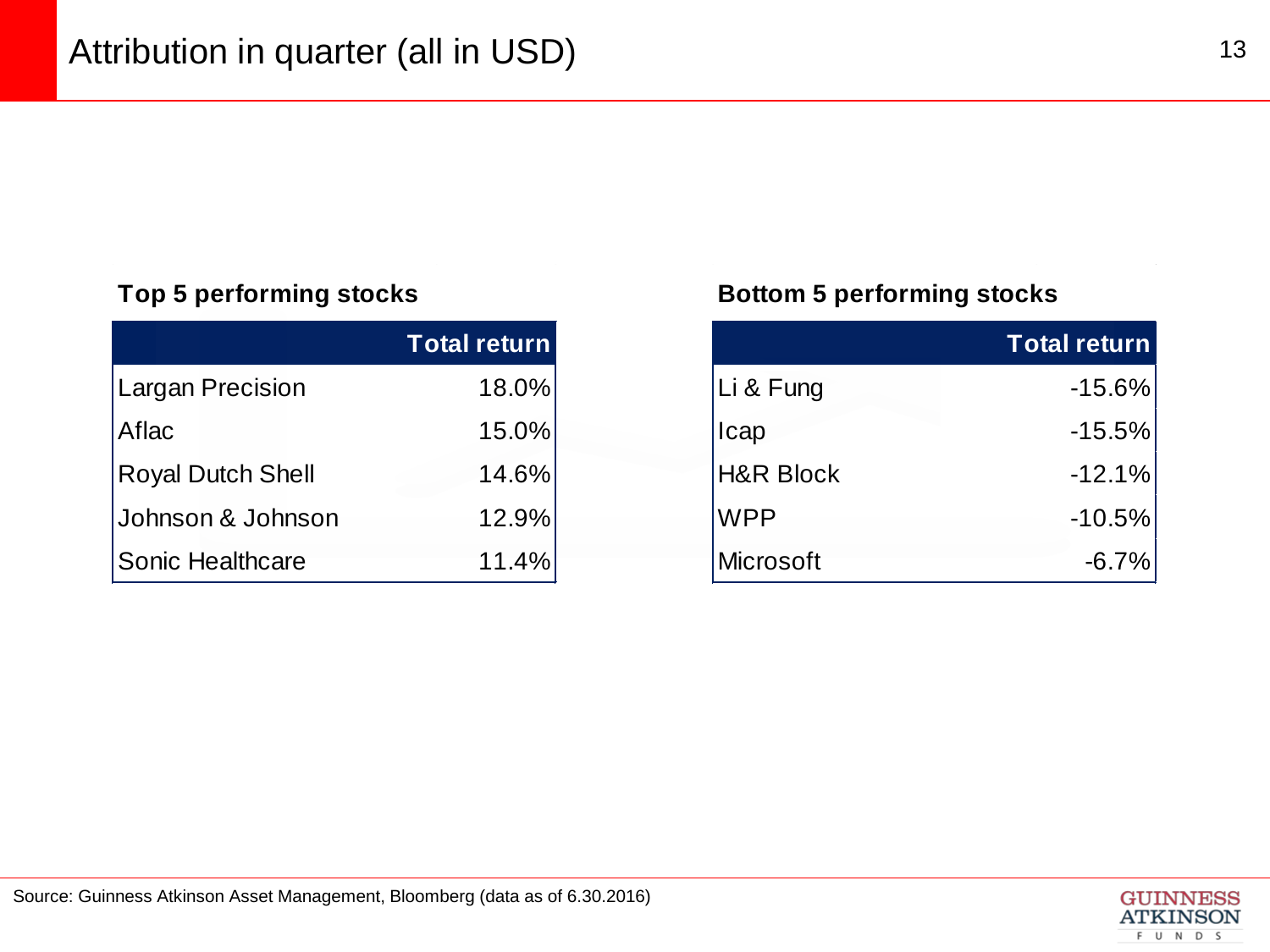| <b>Name</b>                        | <b>Sector</b>                     | Mkt. cap | Country of<br>domicile | % NAV                  | PE.             | PE.        |
|------------------------------------|-----------------------------------|----------|------------------------|------------------------|-----------------|------------|
|                                    | √1,                               | ÷        | ÷۶                     |                        | <b>16Y</b><br>÷ | <b>17Y</b> |
| Li & Fung Ltd                      | Consumer Discretionary            | 4.0      | HК                     | 2.8%                   | 11.5            | 11.0       |
| Mattel Inc                         | Consumer Discretionary            | 10.8     | US                     | 3.1%                   | 22.8            | 17.5       |
| <b>H&amp;R Block Inc</b>           | Consumer Discretionary            | 5.1      | <b>US</b>              | 2.8%                   | 13.8            | 13.0       |
| Danone SA                          | <b>Consumer Staples</b>           | 46.0     | FR                     | 2.8%                   | 20.8            | 19.2       |
| Japan Tobacco Inc                  | <b>Consumer Staples</b>           | 84.5     | JP                     | 3.3%                   | 17.5            | 16.7       |
| Procter & Gamble Co/The            | <b>Consumer Staples</b>           | 227.2    | US                     | 2.8%                   | 23.2            | 21.3       |
| Unilever PLC                       | <b>Consumer Staples</b>           | 140.2    | GB                     | 2.9%                   | 22.8            | 21.2       |
| Coca-Cola Co/The                   | Consumer Staples                  | 195.2    | US                     | 2.8%                   | 23.4            | 22.1       |
| Wal-Mart Stores Inc                | Consumer Staples                  | 230.0    | US                     | 2.7%                   | 16.0            | 17.1       |
| <b>Imperial Brands PLC</b>         | <b>Consumer Staples</b>           | 50.7     | GB                     | 3.0%                   | 16.8            | 15.6       |
| Royal Dutch Shell PLC              | Energy                            | 218.4    | ΝL                     | 2.9%                   | 23.7            | 14.1       |
| TOTAL SA                           | Energy                            | 115.9    | FR                     | 2.9%                   | 15.8            | 11.5       |
| <b>ICAP PLC</b>                    | Financials                        | 3.4      | GB                     | 2.7%                   | 15.1            | 15.7       |
| Willis Towers Watson PLC           | Financials                        | 17.2     | GB                     | 2.9%                   | 15.8            | 14.3       |
| Deutsche Boerse AG                 | Financials                        | 15.1     | DE                     | 2.8%                   | 15.4            | 14.7       |
| Aflac Inc                          | Financials                        | 29.7     | US                     | 2.8%                   | 10.8            | 10.5       |
| Arthur J Gallagher & Co            | Financials                        | 8.4      | US                     | 2.8%                   | 16.9            | 15.4       |
| CME Group Inc/IL                   | Financials                        | 33.1     | US                     | 2.7%                   | 22.6            | 21.0       |
| Johnson & Johnson                  | <b>Health Care</b>                | 336.5    | US                     | 2.8%                   | 18.4            | 17.3       |
| AbbVie Inc                         | <b>Health Care</b>                | 102.7    | <b>US</b>              | 2.8%                   | 13.0            | 11.0       |
| Merck & Co Inc                     | <b>Health Care</b>                | 162.5    | US                     | 2.8%                   | 15.5            | 15.3       |
| Sonic Healthcare Ltd               | <b>Health Care</b>                | 6.8      | AU                     | 2.8%                   | 20.3            | 19.2       |
| Teva Pharmaceutical Industries Ltd | Health Care                       | 45.5     | IL                     | 2.7%                   | 9.6             | 8.4        |
| <b>BAE Systems PLC</b>             | Industrials                       | 21.6     | GB                     | 3.2%                   | 13.4            | 12.7       |
| Eaton Corp PLC                     | Industrials                       | 26.9     | US                     | 2.8%                   | 14.0            | 13.0       |
| Illinois Tool Works Inc            | Industrials                       | 37.4     | US                     | 2.8%                   | 18.9            | 17.4       |
| <b>General Dynamics Corp</b>       | Industrials                       | 42.3     | US                     | 2.8%                   | 14.6            | 13.9       |
| Schneider Electric SE              | Industrials                       | 32.9     | FR                     | 3.1%                   | 14.4            | 13.5       |
| United Technologies Corp           | Industrials                       | 83.7     | US                     | 2.8%                   | 15.7            | 14.7       |
| Largan Precision Co Ltd            | Information Technology            | 11.9     | TW                     | 3.0%                   | 17.3            | 13.1       |
| CA Inc                             | <b>Information Technology</b>     | 13.8     | US                     | 2.8%                   | 13.6            | 12.9       |
| Cisco Systems Inc                  | Information Technology            | 143.8    | US                     | 2.8%                   | 12.3            | 11.8       |
| Microsoft Corp                     | <b>Information Technology</b>     | 401.6    | US                     | 2.8%                   | 19.2            | 17.9       |
| Vodacom Group Ltd                  | <b>Telecommunication Services</b> | 16.8     | ΖA                     | 2.9%                   | 19.2            | 16.7       |
| WPP PLC                            | Consumer Discretionary            | 26.8     | GB                     | 2.8%                   | 14.4            | 13.3       |
|                                    | Average mkt. cap                  | 93.3     |                        | <b>Total portfolio</b> | 16.0            | 14.5       |
|                                    |                                   |          |                        |                        |                 |            |

Median mkt. cap 37.4

**MSCI World Index 16.8 14.8** *Fund premium / (discount) -4.8% -1.8%*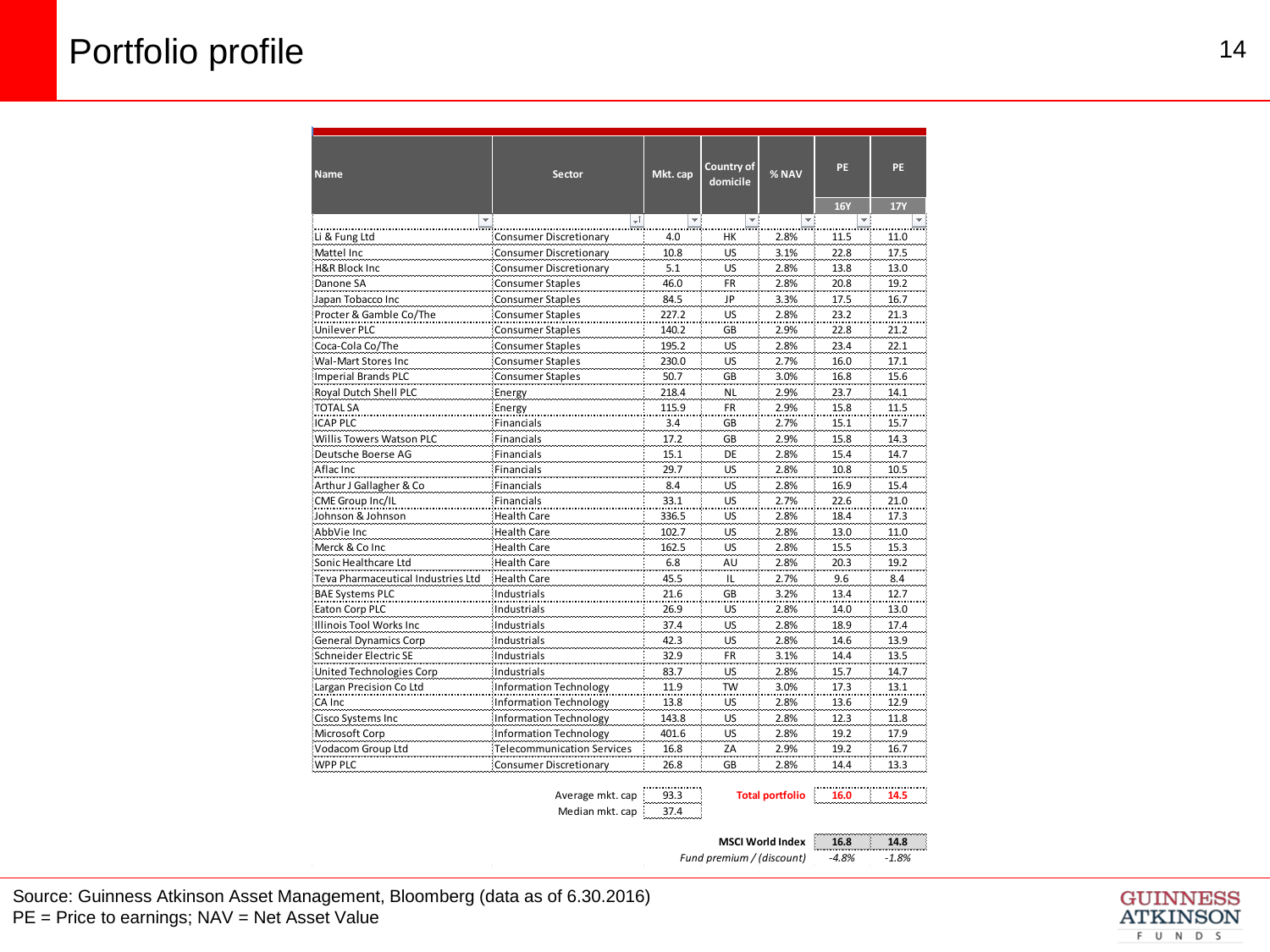| <b>Sector breakdown</b>           | % NAV   | Market cap. (\$bn) breakdown | % NAV  | <b>Regional breakdown</b> | % NAV  |
|-----------------------------------|---------|------------------------------|--------|---------------------------|--------|
| <b>Consumer Staples</b>           | 20.2%   | $<$ 10                       | 14.0%  | US.                       | 50.3%  |
| Industrials                       | 17.4%   | 10 to 50                     | 45.8%  | Europe                    | 31.9%  |
| Financials                        | 16.7%   | >50                          | 39.9%  | Asia (ex Japan)           | 8.6%   |
| <b>Health Care</b>                | 13.9%   | Cash                         | 0.3%   | Japan                     | 3.3%   |
| <b>Consumer Discretionary</b>     | 11.5%   |                              | 100.0% | MENA                      | 5.6%   |
| Information Technology            | 11.3%   |                              |        | Cash                      | 0.3%   |
| Energy                            | 5.7%    |                              |        |                           | 100.0% |
| <b>Telecommunication Services</b> | 2.9%    |                              |        |                           |        |
| Materials                         | $0.0\%$ |                              |        |                           |        |
| <b>Utilities</b>                  | $0.0\%$ |                              |        |                           |        |
| Cash                              | 0.3%    |                              |        |                           |        |
|                                   | 100.0%  |                              |        |                           |        |

| Market cap. (\$bn) breakdown | % NAV |
|------------------------------|-------|
| ~10                          | 14.0% |
| 10 to 50                     | 45.8% |
| >50                          | 39.9% |
| Cash                         | 0.3%  |
|                              |       |

| <b>Sector breakdown</b> | $%$ NAV | Market cap. (\$bn) breakdown | $%$ NAV | <b>Regional breakdown</b> | % NAV          |
|-------------------------|---------|------------------------------|---------|---------------------------|----------------|
| Consumer Staples        | 20.2%   | $<$ 10                       | 14.0%   | US                        | 50.3%          |
| Industrials             | 17.4%   | 10 to 50                     | 45.8%   | Europe                    | 31.9%          |
| Financials              | 16.7%   | >50                          | 39.9%   | Asia (ex Japan)           | 8.6%           |
| <b>Health Care</b>      | 13.9%   | Cash                         | 0.3%    | Japan                     | 3.3%           |
| Consumer Discretionary  | 11.5%   |                              | 100.0%  | <b>MENA</b>               | 5.6%           |
| Information Technology  | 11.3%   |                              |         | Cash                      | 0.3%           |
| man a service of the    | $-70/$  |                              |         |                           | $\overline{A}$ |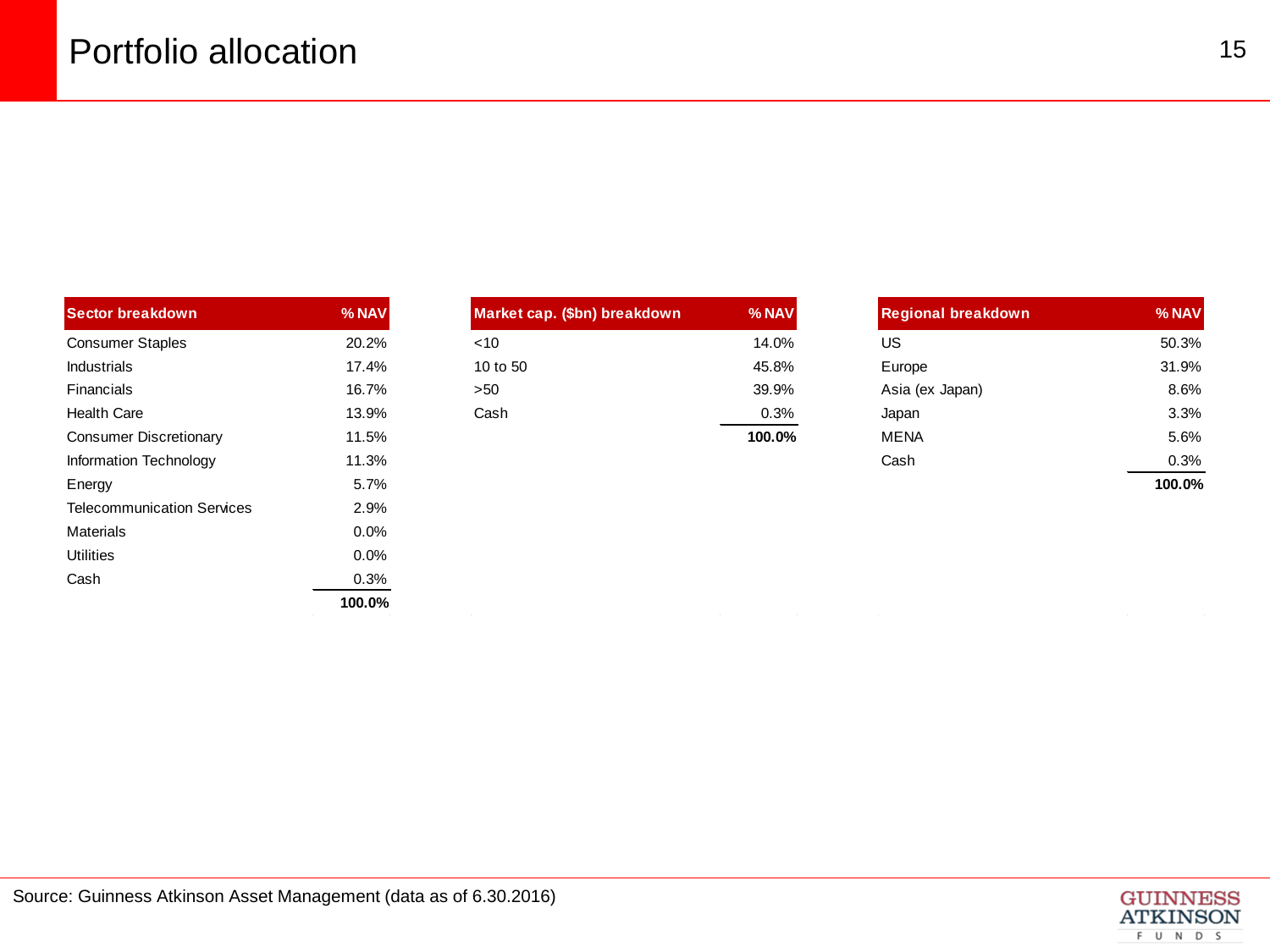### Portfolio allocation since launch 16

#### **Sector allocation**





#### **Geographic allocation**

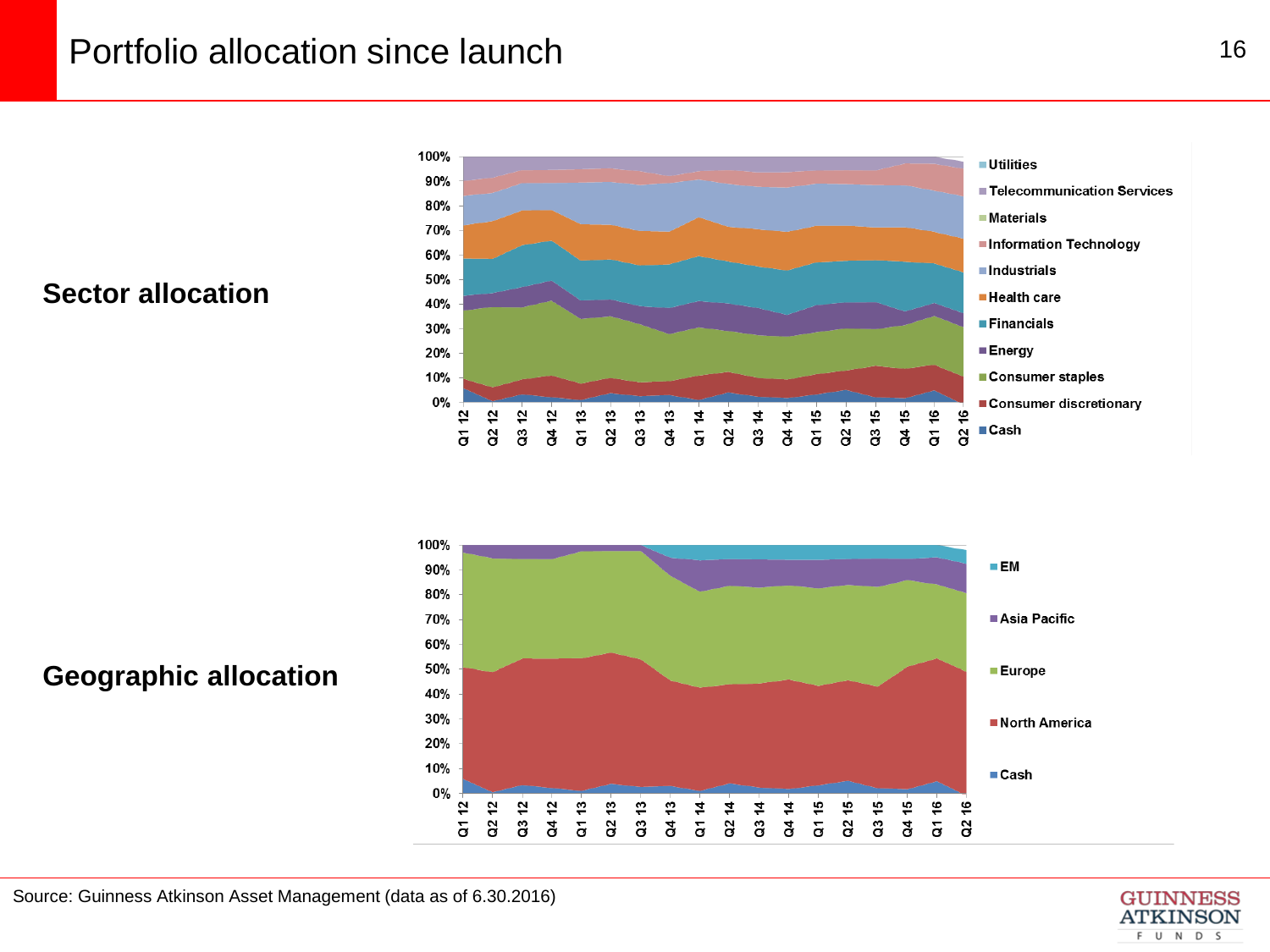

#### **Fund allocation vs MSCI World Index**

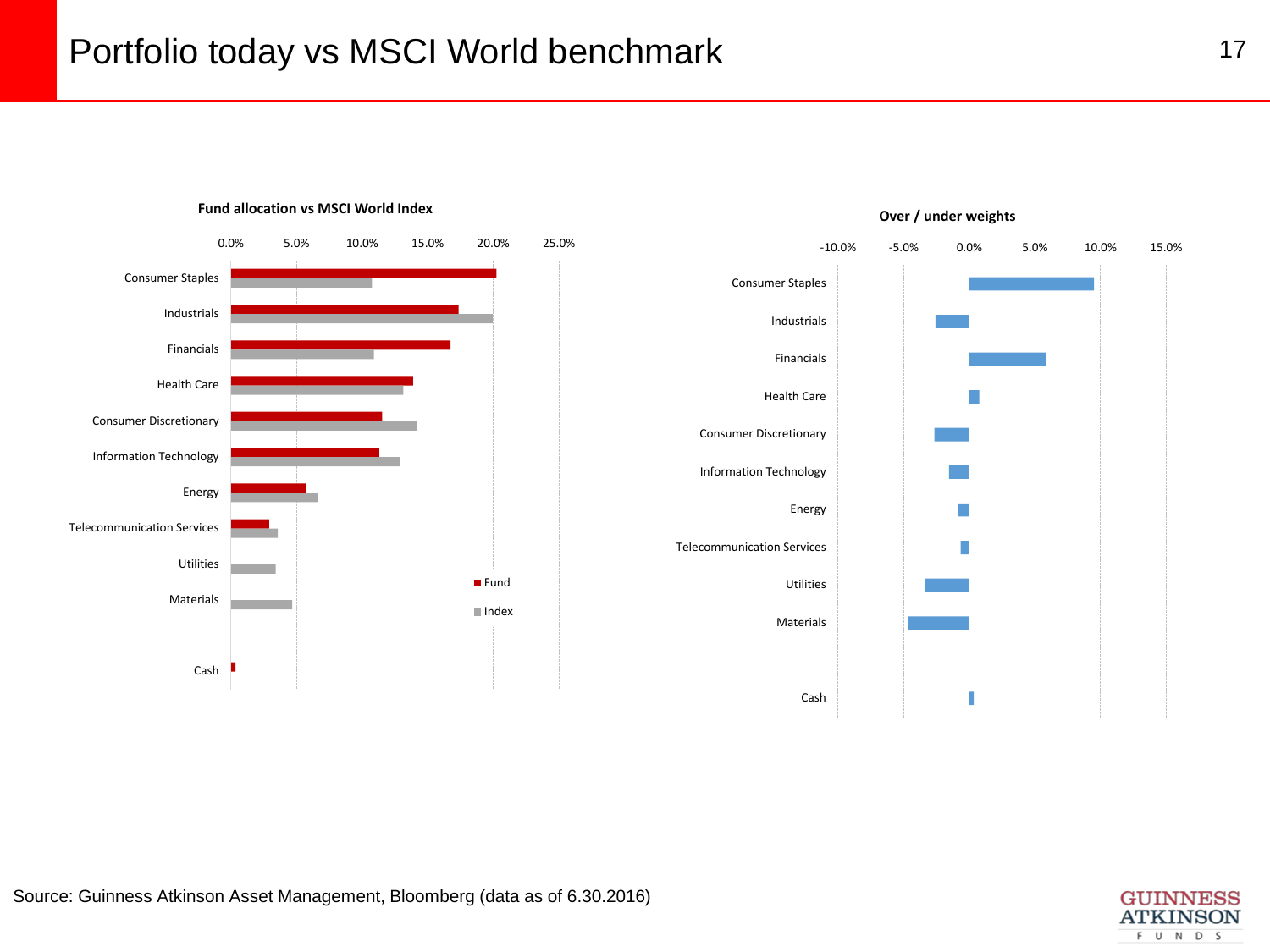| <b>Currency pair</b> | <b>Change over Q2</b> |
|----------------------|-----------------------|
| <b>JPYUSD</b>        | 9.1%                  |
| <b>CADUSD</b>        | 0.6%                  |
| <b>ZARUSD</b>        | 0.3%                  |
| <b>HKDUSD</b>        | 0.0%                  |
| <b>TWDUSD</b>        | 0.0%                  |
| <b>NOKUSD</b>        | $-1.1%$               |
| <b>CHFUSD</b>        | $-1.5%$               |
| <b>EURUSD</b>        | $-2.4%$               |
| <b>AUDUSD</b>        | $-2.7%$               |
| <b>SEKUSD</b>        | $-3.9%$               |
| <b>GBPUSD</b>        | $-7.3%$               |

The change in value of each currency vs. the dollar over Q2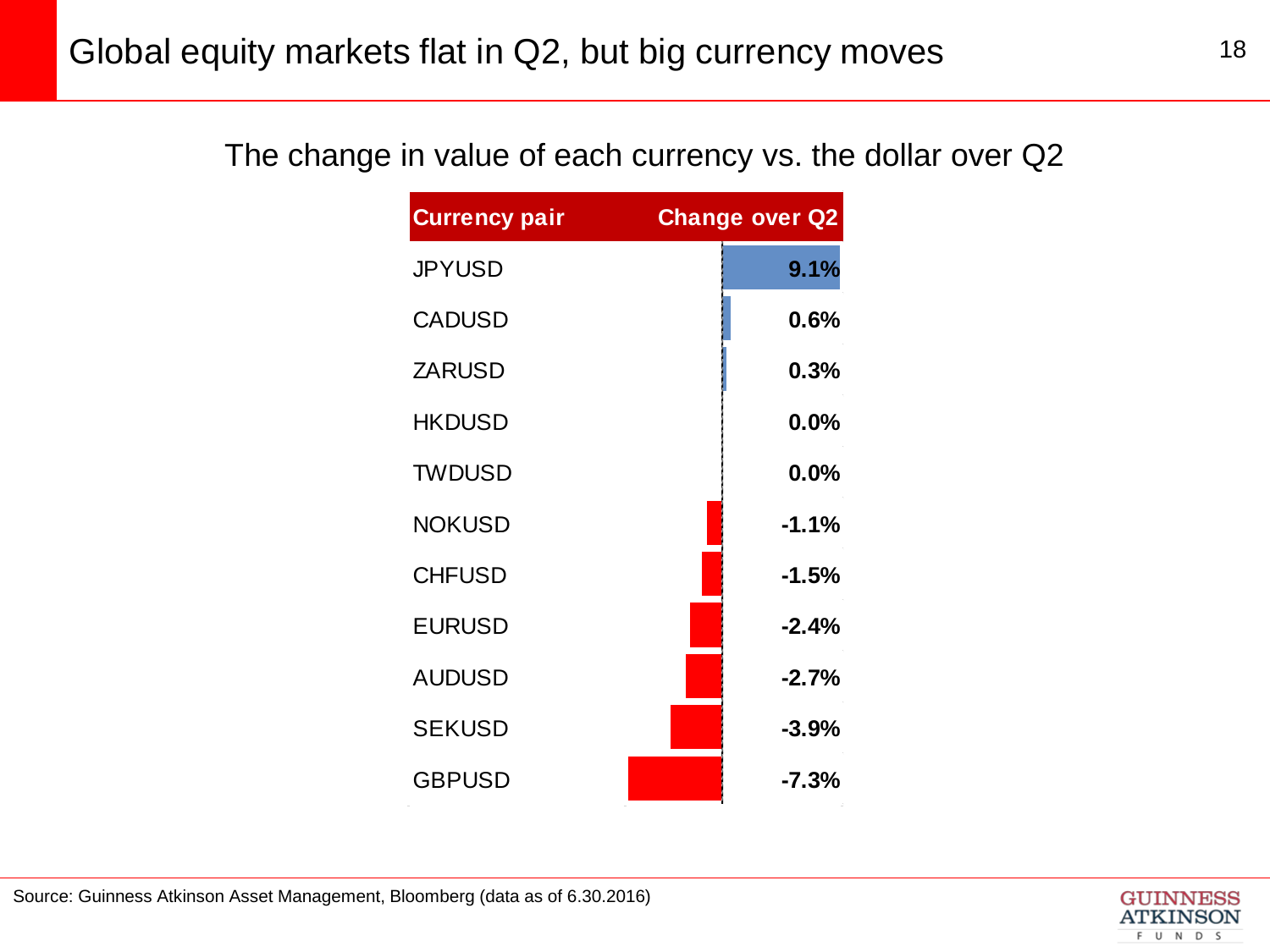#### Government bond yields to record lows and the state of the state of the state of the state of the state of the state of the state of the state of the state of the state of the state of the state of the state of the state o

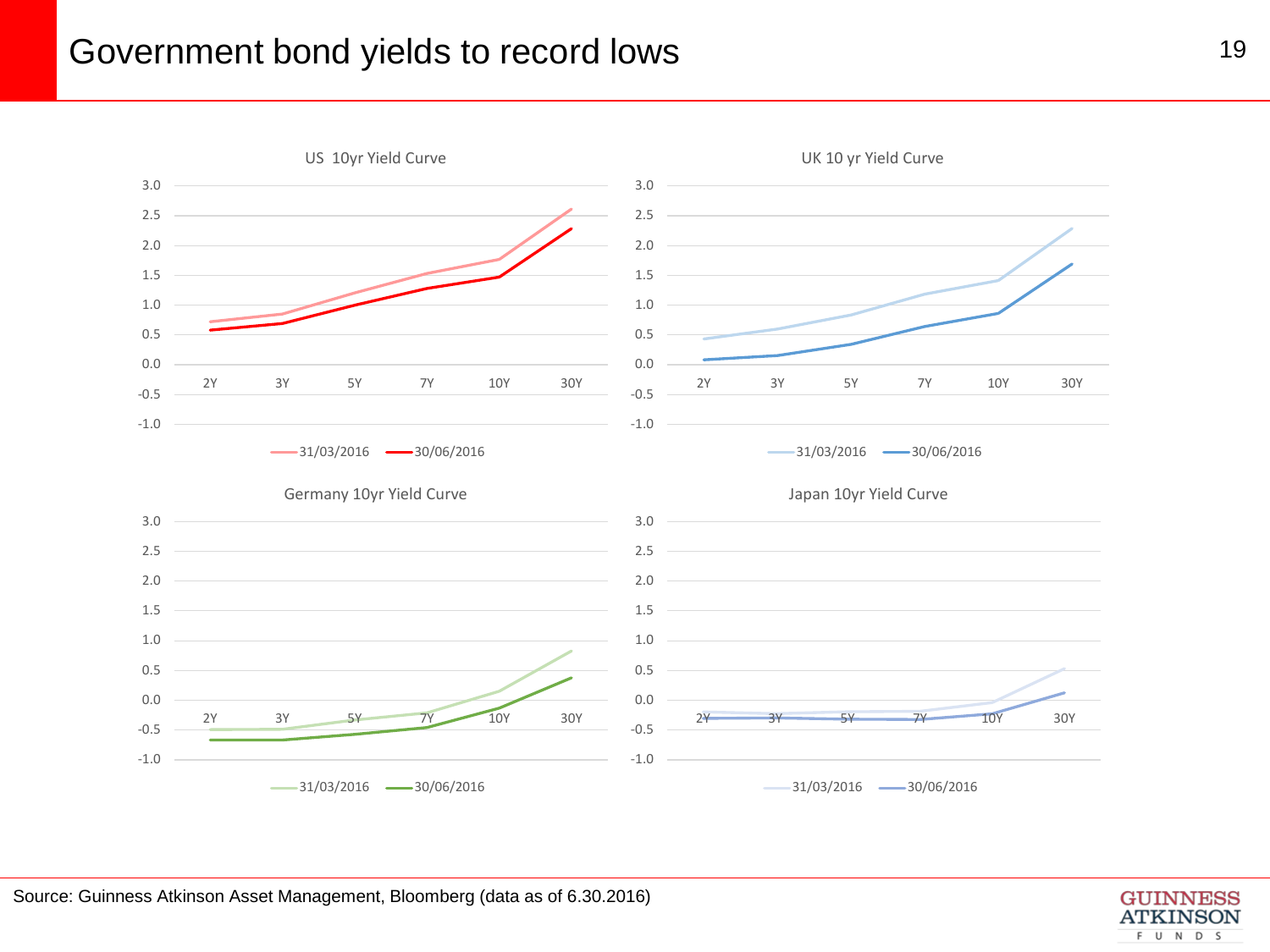



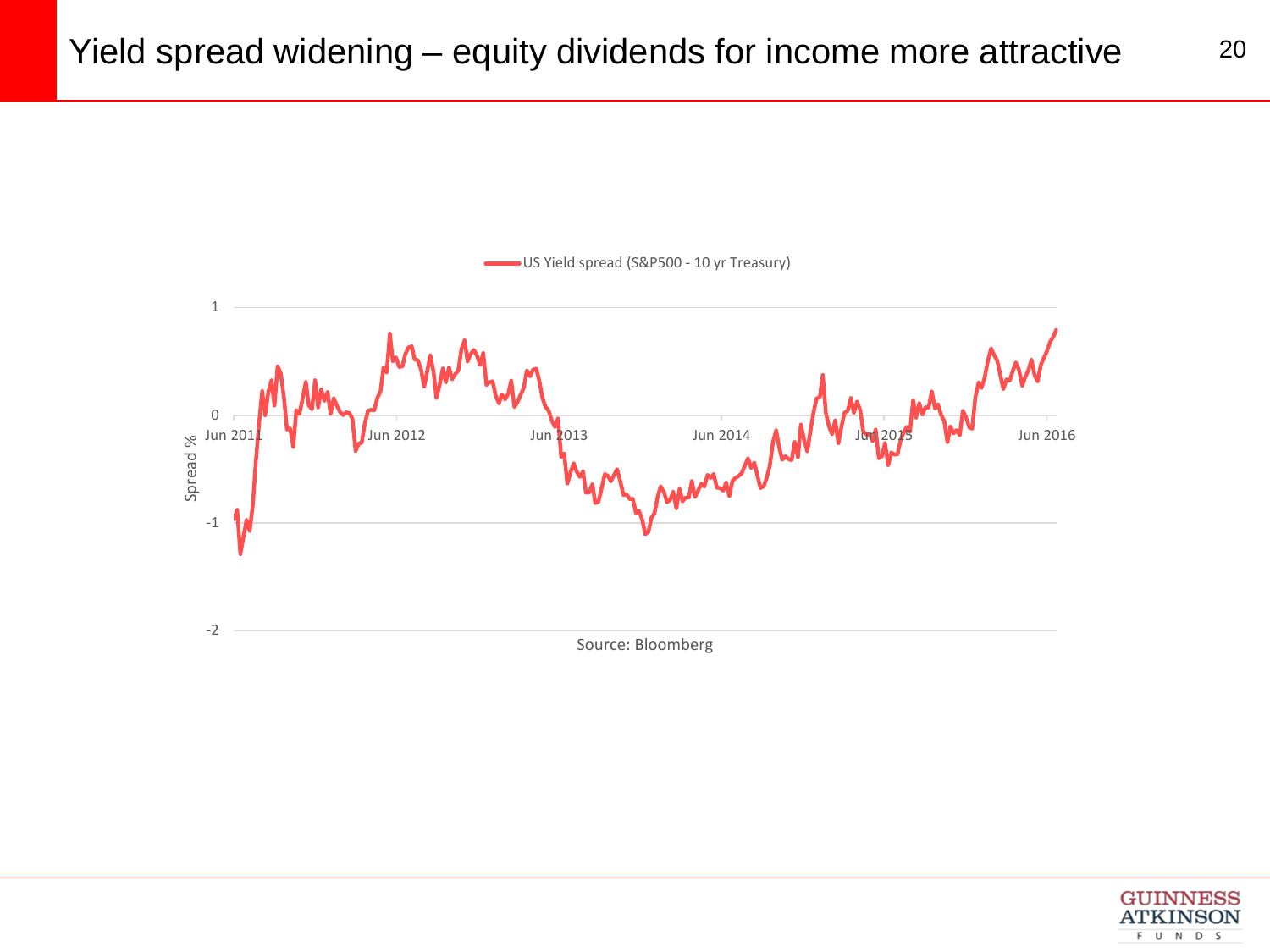